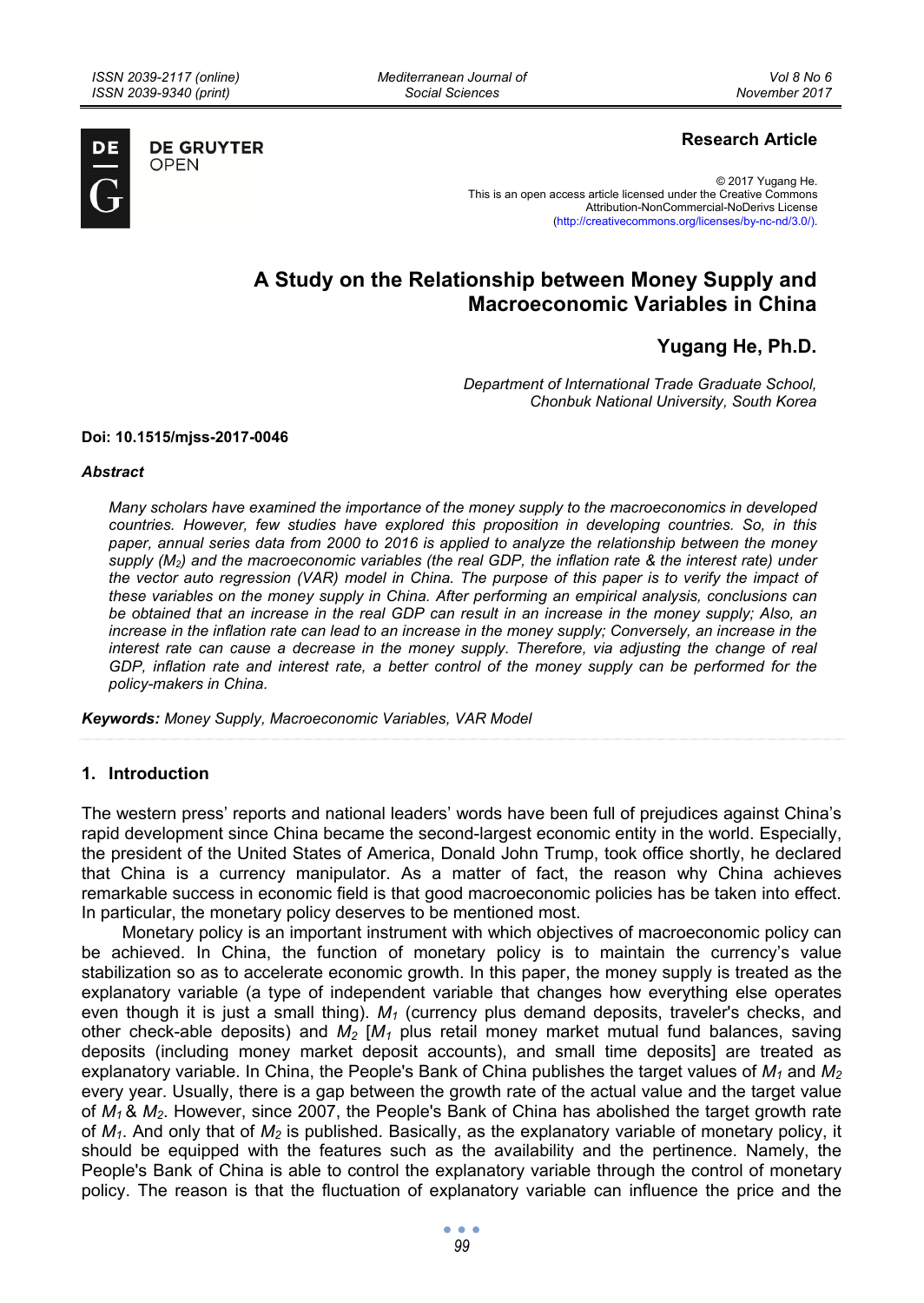output.

The purpose of this study is to test the long-run relationship between the money supply and the macroeconomic variables ( output, inflation rate, interest rate) to demonstrate the validity of money supply which is as an explanatory variable. Another purpose is to verify that  $M_2$  is better to be the explanatory variable of monetary policy than that of  $M_1$  in China.

The consequence of this study shows that the excess money supply (*M2*) can result in a rise in the inflation in the short run. It certifies that the People's Bank of China sets the money supply as the explanatory variable which is valid and effective.  $M_1$  is endogenous and determined by the economic development level and the holding of the liquidity costs of the money demand.  $M_2$  is exogenous and determined by the monetary policy of the People's Bank of China because it is difficult for the People's Bank of China to regulate the aim controlling of *M1*. When taking the availability and the pertinence into consideration,  $M_2$  is better to be treated as the explanatory variable of monetary policy.

This paper includes five parts. Part 1 is the introduction; Part 2 provides the literature review which provides some findings from the previous studies; Part 3 provides the methodology which is a basis for conducting the empirical analysis; Part 4 presents the empirical analysis which verifies the relationship among variables; Part 5 provides some conclusions.

#### **2. Literature Review**

There are a large quantity of scholars who apply different kinds of multiple linear regression models to analyze the dynamic correlation between the money supply and the economic growth as well as inflation. Of course, their results are often different.

Babatunde and Shuaibu (2011) find a monetary growth model for Nigeria by examining the existence of a significant long-run relationship between money supply, inflation and growth as well as to identify the possible determinants of portfolio holdings to identify the main economic fundamentals that influence the relationship between 1975 and 2008. Their study makes use of error correction mechanism and the bounds testing approach to cointegration within an auto regressive distributed lag framework. Quantitative evidences reveal that there is a positive relationship between money supply, capital formation and economic growth in Nigeria while there is a negative relationship between inflation and growth. However, Sabade (2013) figures that monetary policy always has its own limitations and it's high time we understood them. The quantity theory of money gives the identity. Namely,  $MV = PT$  which is true. But the functional relationship between M and P, that is,  $P = f(M)$  does not hold in India since it's based on the constancy of V and T. So when inflation happens that it need not be attributed to money supply alone. In fact, even if a greater than required money supply has caused it, there is no guarantee that reduced money supply will bring inflation down. Also, Dragos, Mihaela and Stefan (2013) reveal that China directly controls the money supply through the uncontrolled printing of money. China has proved countless times that reaching economic growth is the main goal, and the means do not matter as long as the growth is present. Normally, according to the economic theory the growth of money supply will self-acting lead to inflation. This study proves that this theory is only available in the USA. Thus, for a growth of 1% in the money supply there will be a growth in inflation of 8%. For a growth of 1% in the interest rate, the inflation will grow by 0.6%. Chaudhry, Farooq and Murtaza (2015) publish a paper called "Monetary Policy and its Inflationary Pressure in Pakistan." Their findings go over the main points; interest rate and money supply are important policy variables for controlling inflation in the long run while it is the national output level which put downward pressure on inflation rate in the short run. Meanwhile, Jayasooriya (2015) also recaps that the expansion monetary policy causes to increase the inflation in Sri Lanka and one reason for the expansive monetary policy is the budget deficit. On the other hand inflation also causes to increase the budget deficit. Therefore, these relationships show a vicious cycle of inflation in Sri Lanka. Recently, Hung and Thompson (2016) explore that using data for 23 OECD countries from 1960 to 2009 demonstrates that workers' power has a larger effect on the inflation rate than money growth. Behera (2016) performs that the cointegration result shows that there is at least one linear combination in the long run and hence there is a long-run equilibrium relationship between variables in the model, which suggests that money supply and the exchange rate has a positive effect on the *GDP*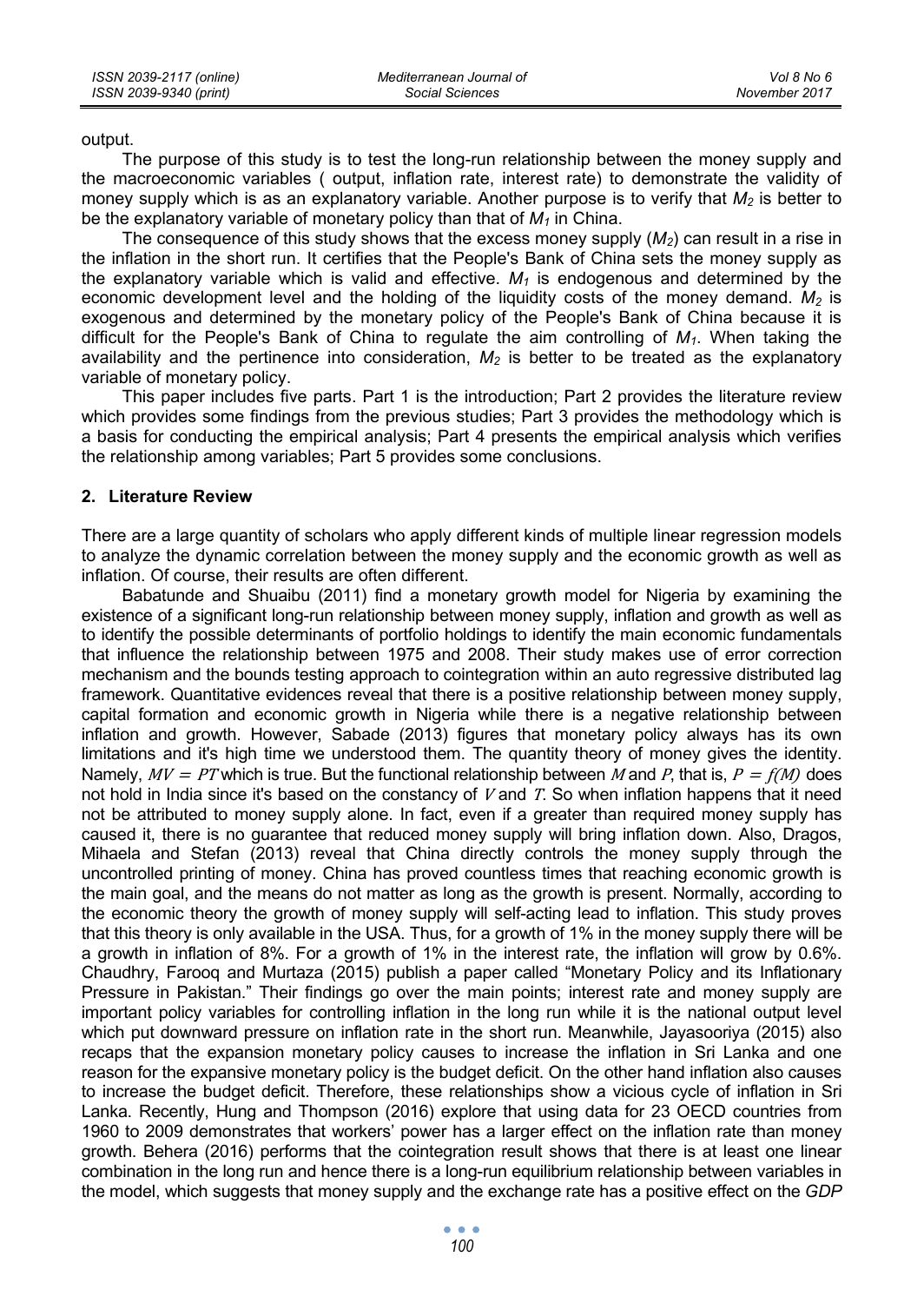| ISSN 2039-2117 (online) | Mediterranean Journal of | Vol 8 No 6    |
|-------------------------|--------------------------|---------------|
| ISSN 2039-9340 (print)  | Social Sciences          | November 2017 |

growth in the economy. The error correction results indicate that correct and negative sign for gross domestic product and exchange rate. Lastly, Srithilat and Sun (2017) write an article, named "The Impact of Monetary Policy on Economic Development: Evidence from Lao PDR". Their findings reveal that changing on the stock of money supply will have a negatively effect on the economic development in the long run. The relationship between money supply and gross domestic product per capita is negatively significant. Moreover, the crucial element of monetary policy instrument which driven the economic development of Lao PDR in the long run are interest rate and exchange, these two independent variables have a positive sign and their contribution to gross domestic product per capita are much more higher than money supply. However, the long-run relationship between inflation also confirms the negative relationship between money supply and real gross domestic product per capita, meaning that whenever the money supply has been rising would increase inflation and decreases in real output.

In this paper, the main aim is to verify the relationship between money supply and macroeconomic variables (real *GDP*, inflation rate, interest rate) in China. And the analysis results suggest that the inflation and the real *GDP* have a positive effect on money supply. Conversely, the interest rate has a negative effect on money supply.

#### **3. Methodology**

#### *3.1 Suitability Test of* M1 *& M2*

 $M_1$  is the sum of the currency plus demand deposits, traveler's checks, and other check-able deposits. The purpose of holding  $M_1$  is to treat it as a media exchange to purchase the commodity, labor services and securities. It is most liquid financial asset that is held by public.  $M_2$  is sum of  $M_1$ and the near money which is the sum of the resident savings deposits, time deposit of enterprises and other deposits. And it can not directly use as media exchange to buy commodity and labor services. If *M2* wants transacting, *M2* should need to be extracted from the bank and transferred into  $M_1$ . Therefore,  $M_1$  can be treated as the money in circulation;  $M_2$  is the money stock.





Fig.1. shows the volatility of  $M_1$  &  $M_2$ 's growth.  $M_1$  is relatively steady and  $M_2$  is in a great fluctuation. In different periods of economic activities, *M1* & *M2* often perform differently. For example, when the economy locates in the low point, the growth rate of  $M_1$  is usually lower than that of *M2*. Meanwhile, the commodity and labor service's demand is also in the lower level. Conversely, when the growth rate of  $M_1$  exceeds that of  $M_2$ , enterprises often transfer their time deposits into demand deposits in a large amount so as to pay for outgoings. Meanwhile, enterprise's will to invest and the economy boom will turn better.

*M1* has a stronger endophytism than that of *M2*. Therefore, when the People's Bank of China is ready to loosen monetary, a stimulation needs to be attached into *M2*'s growth. However, if the total demand does not reach a active degree, *M1* still keeps in a low growth rate. Only when a rise in active degree of economic operation of itself,  $M_1$  will increase quickly. So,  $M_2$  will be adopted to analyze in this paper.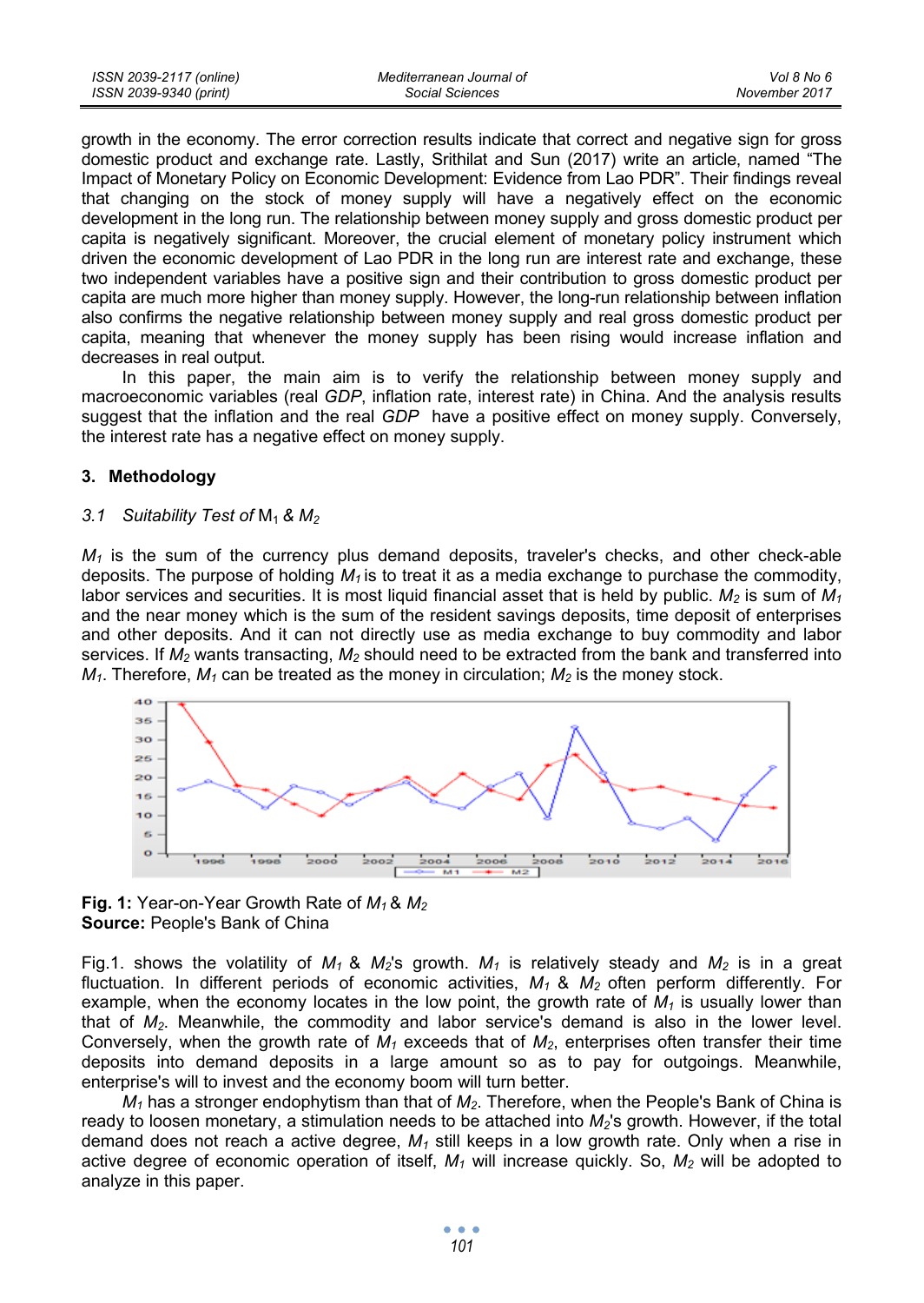#### *3.2 Long-run Market Equilibrium*

In the long run, the money market equilibrium will be shocked by the price level, nominal interest rate. When the real money supply (determined by the central bank) equals the demand for real money balances (determined by the nominal interest rate and real income), the money market will be in equilibrium. Thus, a general model in which money demand is proportional to nominal income, and a deceasing function of the nominal interest rate:

 $M = L(i) \times PY$ 

 $(1)$ 

M is the demand for money;  $L(i)$  is a decreasing function of the nominal interest rate; P is the price level; Y is the real income. Dividing by, the money market equilibrium can be derived:

$$
\frac{M}{Y} = L(i) \times Y \tag{2}
$$

 $\frac{M}{P}$  is the supply of real money;  $L(i)$  x Y is the demand for real money.

An economist, called Juselius, proposes an idea on this proposition. His results show that the real total money can not always determine the money demand, unless backing to equilibrium can be completely performed in the instant. In general, the total money observed probably is determined by money supply, money demand and a combination of them. If the Central Bank can control the money supply effectively, the money supply will be adjusted to the money demand. the total money observed pretty probably is determined by the money supply.

Assuming that the total money,  $M_2$  is determined by the money demand, in the money demand theory, the total money is determined by the transaction demand, wealth demand and opportunity cost. Also the transaction demand of *M2* can be measured by the real *GDP*. A scholar, called Qin, has performed a empirical study on money wealth demand in China. Her findings show that the real income and real interest rate are the main factors that determine the money wealth demand. This finding will be used in this paper.

The real money demand of  $M_2$  gives:

$$
M_{2t} = \alpha_1 + \alpha_2 y_t + \alpha_3 p_t + \alpha_4 R_t + \varepsilon_t
$$
\n<sup>(3)</sup>

Where  $\alpha_2 \ge 0$ ,  $\alpha_3 \ge 0$ ,  $\alpha_4 \le 0$ ;  $y_t$  stands for the real;  $p_t$  stands for the inflation;  $R_t$  stands for the deposit rate.

### **4. Empirical Analysis**

### *4.1 Data Description*

In this paper, four variables are involved. The real total money (*M2*) is the ratio of nominal total money to *CPI*; The real *GDP* ( $y_t$ ) is the ratio of nominal *GDP* to *CPI*; The inflation rate ( $\hat{p}_t$ ) is the ratio of  $CPI_t$  to  $CPI_{t-1}$ ; The deposit interest rate for one year is  $R_t$ . The definition, meaning and the source of the variables are shown in table.1.

|             | Variable Meaning                       | <b>Definition</b>                           | Source                                                             |
|-------------|----------------------------------------|---------------------------------------------|--------------------------------------------------------------------|
| $m_{2t}$    | Real total money $M_2$                 | $m_{2t} = \log(\frac{M_{2t}}{CPI})$         | National Bureau of statistics of the<br>People's Republic of China |
| $y_t$       | real GDP                               | $y_t = \frac{GDP_t}{CPI_t}$                 | National Bureau of statistics of the<br>People's Republic of China |
| $\hat{p}_t$ | Year-on-year inflation rate            | $\hat{p}_t = \log(\frac{CPI_t}{CPI_{t-1}})$ | National Bureau of statistics of the<br>People's Republic of China |
| $R_t$       | Deposit interest rate for one year $R$ |                                             | National Bureau of statistics of the<br>People's Republic of China |

**Table 1.** Estimation Variables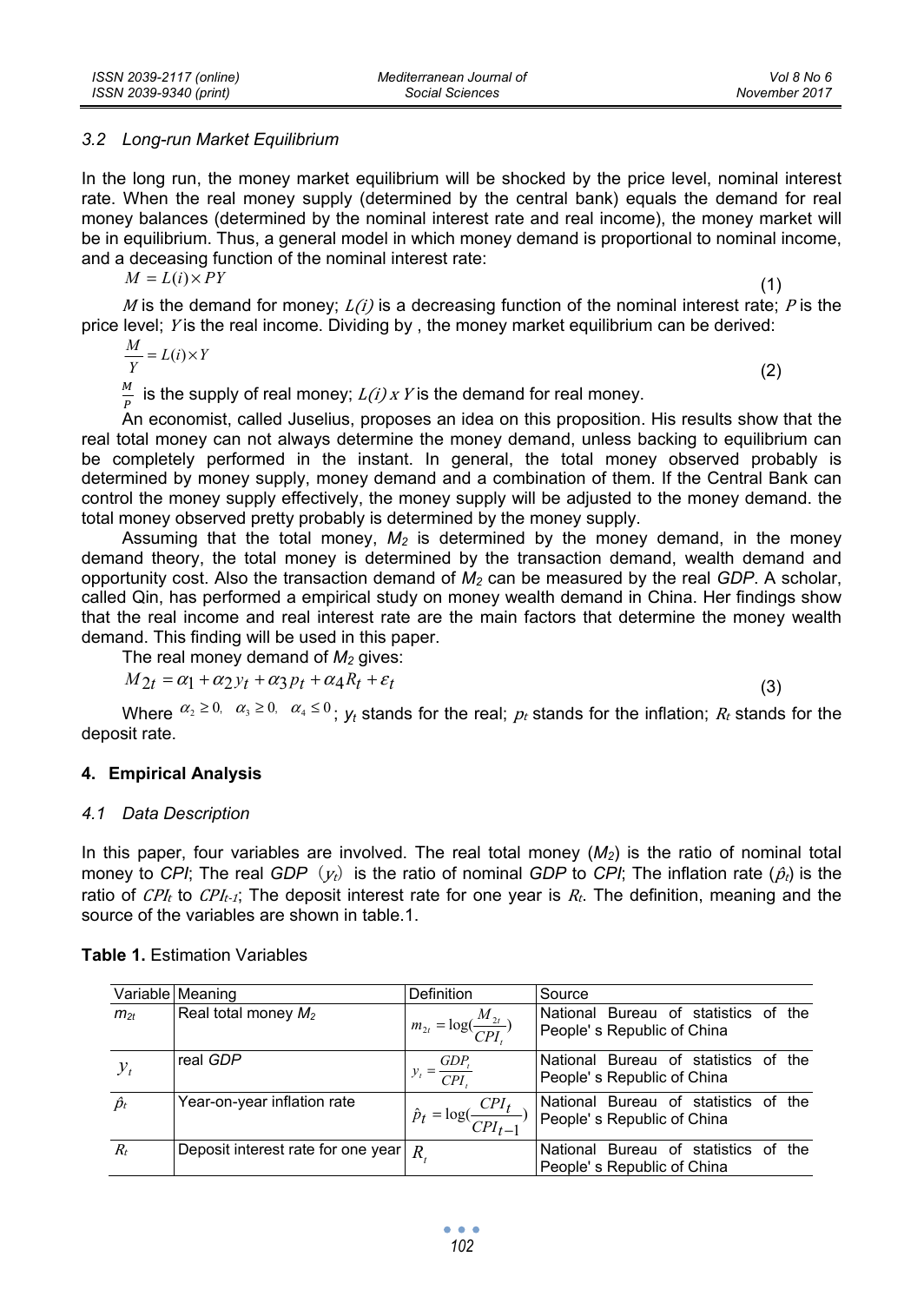### *4.2 Unit Root Test*

When a time-series regression approach is used to study the relationship among time series, it is important to test the stationary of the original sequence first. The reason is that, even though the sequence is non-stationary, the result of the regression test finds that the relationship among the sequences may be notable. In fact, this kind of regression is spurious regression. Therefore, it is necessary to test the stationary of the logarithm sequence of variables.

The ADF test is completed by the following three models:

*m*

$$
\Delta X_{t} = \delta X_{t-1} + \sum_{i=1}^{n} \beta_{i} \Delta X_{t-1} + \varepsilon_{t}
$$

Model 1: 
$$
\Delta X_{t} = \alpha + \delta X_{t-1} + \sum_{i=1}^{m} \beta_{i} \Delta X_{t-1} + \varepsilon_{t}
$$
 (4)  
Model 2: (5)

Model 2:  $\qquad \qquad$  (5)

$$
\Delta X_t = \alpha + \beta t + \delta X_{t-1} + \sum_{i=1}^{m} \beta_i \Delta X_{t-1} + \varepsilon_t
$$
\n(6)

The null hypothesis,  $^{H_0 : \delta = 0}$ , one unit root exists; An alternative hypothesis,  $^{H_1 : \delta \neq 0}$ , a unit root does not exist.

The difference between model 1 and the other two models is that the other two models have constant and trend term. Actually, the proper order to test the sequence is from the model 3 to model 1. Any test that rejects the null hypothesis means that its original sequence does not have a unit root. As long as one of the results from any of the models rejects the null hypothesis, the original hypothesis can be considered to be stationary. When all of the testing results of the three models do not reject the null hypothesis, the original sequence can be considered to be nonstationary. And then, the first difference of the original sequence should be tested, and the procedures above should be repeated until becoming stationary.

Table. 2 shows the unit root test of the original sequence and its first difference.

| Variable        | <b>ADF Test Statistic</b> | P-value | Test critical value 5% |
|-----------------|---------------------------|---------|------------------------|
| $m_{2}$         | 0.011                     | 0.946   | $-3.081$               |
| $y_t$           | $-0.577$                  | 0.844   | $-3.120$               |
| $\hat{p}_t$     | $-0.082$                  | 0.711   | $-3.145$               |
| R,              | $-1.961$                  | 0.298   | $-3.099$               |
| $\Delta m_{2t}$ | $-3.822$                  | 0.014   | $-3.099$               |
| $\Delta y_t$    | $-4.192$                  | 0.008   | $-3.112$               |
| $\Delta p_t$    | $-5.875$                  | 0.000   | $-3.099$               |
| $\Delta R_t$    | $-3.983$                  | 0.041   | $-3.099$               |

**Table 2.** Result of unit root test

 $\Delta$  stands for the first difference.

Table. 2 shows all variables are non-stationary under the 5% significance level. However, after first difference, all of them become stationary under the 5% significance level.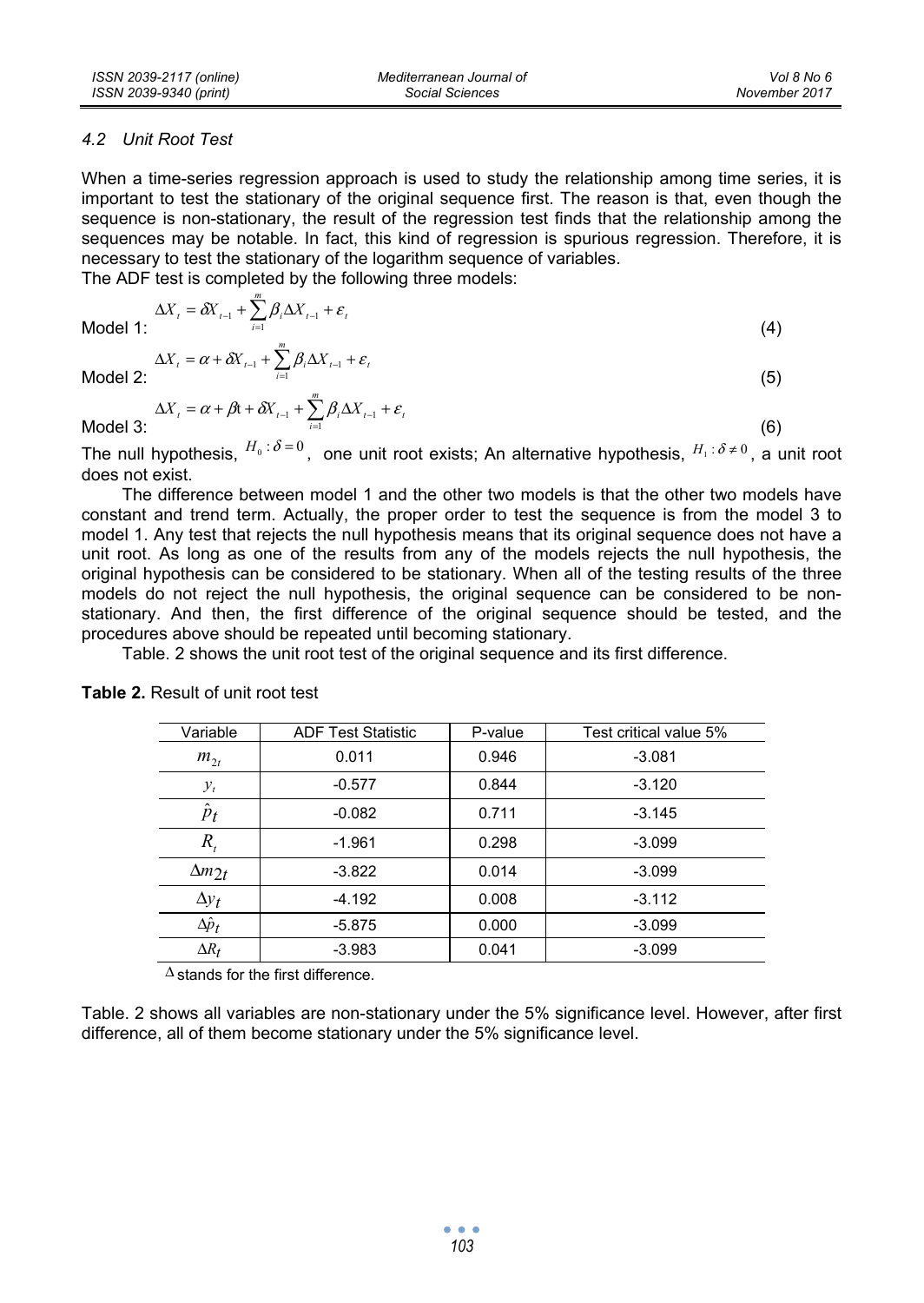*4.2.1 Choice of lag difference on the model* 



**Fig. 2:** Inverse Roots of AR Characteristic Polynomial

Unless roots of VAR model' reciprocal is less than 1. Namely, all points are located in the unit cycle, the model will be stationary. Fig. 1 indicates that this model is stationary because all points are in the unit sycle.

After confirming the stationary of this model, using the VAR model's Lag Order Selection Criteria can determine the lagged difference between the money supply and others from 2000 to 2016 in China. And the results show in table. 2.

**Table 2.** VAR Model Lag Order Selection Criteria

| Lag | LogL    | LR        | EPE   | AIC       | SC         | HQ        |
|-----|---------|-----------|-------|-----------|------------|-----------|
|     | 94.426  | <b>NA</b> | 2.891 | $-12.918$ | $-12.735$  | $-12.935$ |
|     | 119.577 | 32.337    | 8.900 | -14.225*  | $-13.312*$ | $-14.310$ |
|     | 140.672 | 15.068    | 9.852 | $-14.953$ | $-13.310$  | $-15.105$ |

\* indicates lag order selected by the criterion

Table. 2 indicates that according to AIC and SC, the lagged difference is lag 1. Based on this, VAR(1) model whose variables are  $m_{2t}$ ,  $v_t$ ,  $\hat{p}_t$  and  $R_t$  can be established. The estimated results gives:

$$
m_{2t} = -0.134m_{2t}(-1) + 0.262\hat{p}_t(-1) - 0.055R_t(-1) + 1.340y_t(-1) - 0.506
$$
\n<sup>(7)</sup>

$$
p_t = 0.686m_2t(-1) - 0.268\hat{p}_t(-1) + 0.010R_t(-1) - 0.809y_t(-1) + 1.514
$$
\n(8)

$$
R_{t} = 4.049m_{2t}(-1) + 0.264\hat{p}_{t}(-1) + 0.897R_{t}(-1) - 5.258y_{t}(-1) + 3.245
$$
\n(9)

$$
y_t = -0.192m_{2t}(-1) + 0.188\hat{p}_t(-1) + 0.003R_t(-1) + 1.191y_t(-1) - 0.094
$$
\n(10)

 $R^2 = 0.998$ ;  $AIC = -5.037$ ;  $SC = -4.801$ 

Estimating equation models demonstrate that the fitting degree of models is better. And the value of AIC and SC are small, which illustrates the model structure is steady. Also, it shows that auto correlation and heteroscedasticity does not exist.

### *4.3 Model Test*

### *4.3.1 Granger Causality test*

After establishing model, the causality among all variables should be confirmed.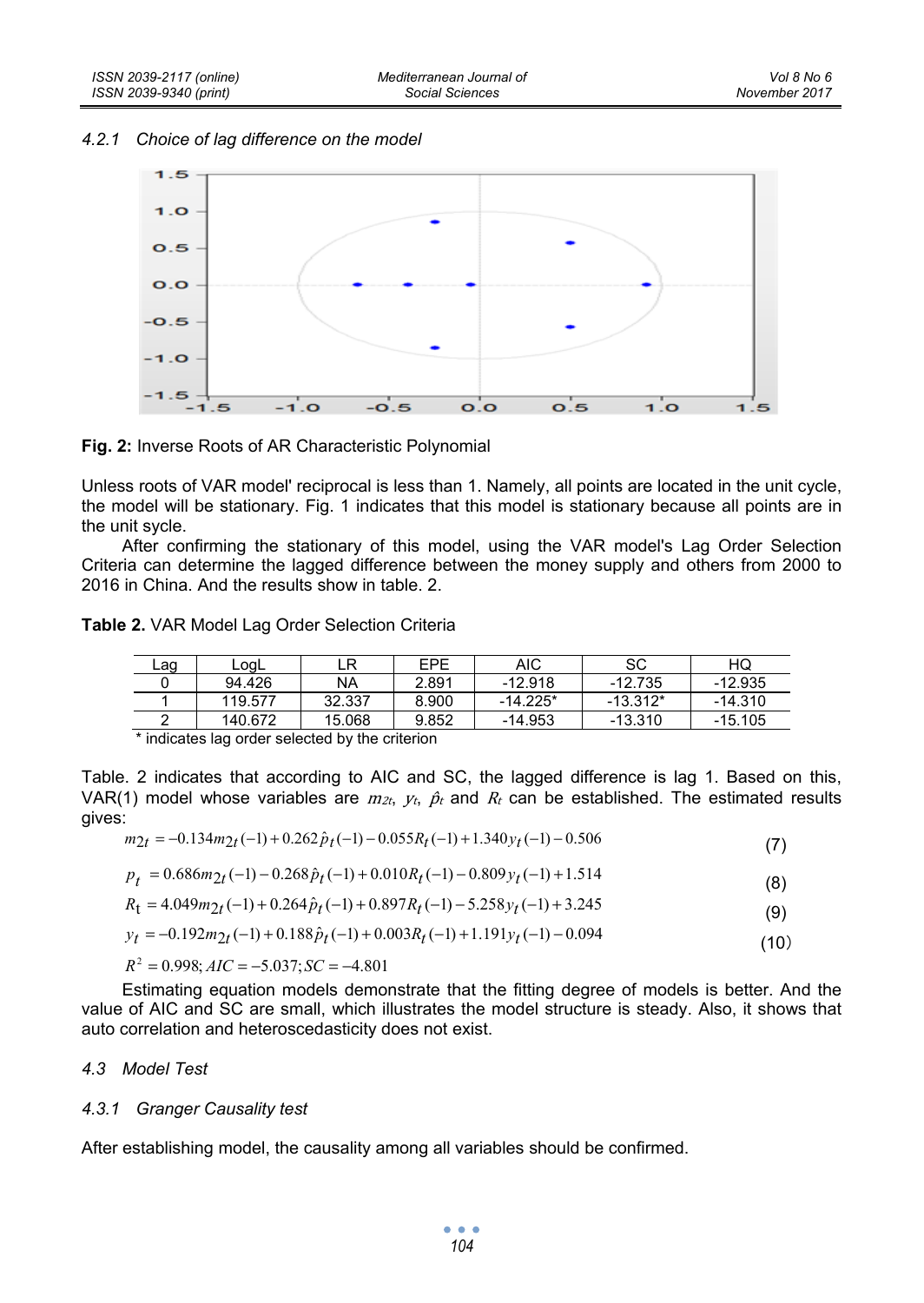### **Table 3.** Granger Causality test

| Null Hypothesis                             | F-statistic | P-value | Result       |
|---------------------------------------------|-------------|---------|--------------|
| $\hat{p}_t$ does not Granger Cause $m_{2t}$ | 5.877       | 0.031   | Reiected     |
| $m_{2t}$ does not Granger Cause $\hat{p}_t$ | 0.864       | 0.454   | Non-rejected |
| $R_t$ does not Granger Cause $m_{2t}$       | 6.065       | 0.022   | Reiected     |
| $m_{2t}$ does not Granger Cause $R_t$       | 0.753       | 0.498   | Non-rejected |
| $v_t$ does not Granger Cause $m_{2t}$       | 4.486       | 0.045   | Rejected     |
| $m_{2t}$ does not Granger Cause $v_t$       | 2.834       | 0.111   | Non-rejected |

Table.3 shows the hypothesis that  $\hat{p}_t$  does not Granger Cause  $m_{2t}$  is rejected and  $m_{2t}$  does not Granger Cause  $\hat{p}_t$  is non-rejected. It means that it is a unidirectional causality from  $\hat{p}_t$  to  $m_{2t}$  under 5% significance level. Moreover, the conclusion that  $\hat{p}_t$  does not Granger Cause  $m_{2t}$  is rejected is in accordance with this paper discussed. It indicates the fact that in the long run the inflation can result in an increase in money supply in China, which is significant; Taking the long-run relationship between money supply and interest rate into account, a unidirectional causality between money supply and interest rate exists under 5% significance level. Namely, the money supply and interest rate have an unilateral effects. And Granger causality test result is in keeping with this paper addressed. It also indicates that in the long run an increase in the interest rate can lead to a decrease in money supply in China; In addition, table.3 also implies that there is a long-run relationship between money supply and real *GDP*, and a unidirectional causality from real *GDP* to money supply. The hypothesis that *m2t* does not Granger Cause *yt* is non-rejected and *yt* does not Granger Cause *GDP* is rejected under 5% significance level. It demonstrates that in the long run the real *GDP* can promote and expansion of money supply in China.

## *4.3.2 Impulse Response Function*



**Fig. 3:** Impulse response function

The impulse response functions show the reaction of the different variables' impluses to the dependent variable. As for response of *m2t* to *m2t*, the money supply performs a rise on itself response; As for response of  $m_{2t}$  to  $R_t$ , the interest rate has a negative effect on the money supply. At lag 2, its effect arrives at minimum. However, its effect always keeps under the negative area. As for response of  $m_{2t}$  to  $\hat{p}_t$ , the inflation rate has a positive effect on the money supply. After lag 10, its effect on the money supply will keep constant. As for response of  $m_{2t}$  to  $y_t$ , the real *GDP* also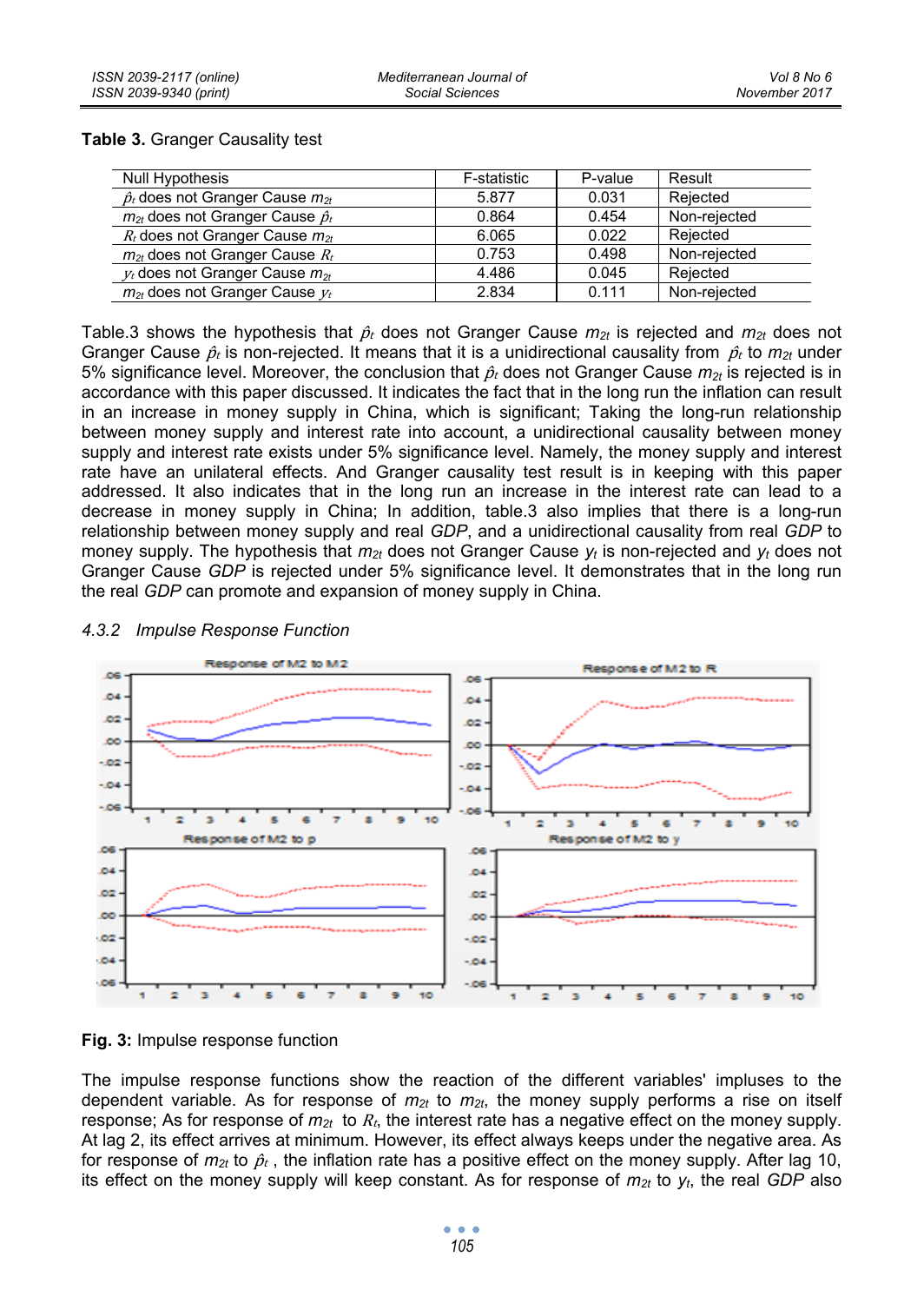has a positive effect on the money supply. And in the short run, its effect on the money supply keeps growing. But in the long run, its effect will fall to zero.

#### *4.3.3 Variance Decomposition*

|  |  | Table 4. Variance Decomposition of $m_{2t}$ |  |
|--|--|---------------------------------------------|--|
|--|--|---------------------------------------------|--|

| Period | S.E   | $m_{2t}$ | Ďr     | $R_t$  | $V_t$  |
|--------|-------|----------|--------|--------|--------|
|        | 0.009 | 100.000  | 0.000  | 0.000  | 0.000  |
| 2      | 0.030 | 9.531    | 5.715  | 81.128 | 3.627  |
| 3      | 0.033 | 7.988    | 11.504 | 75.731 | 4.777  |
| 4      | 0.035 | 13.873   | 10.307 | 66.315 | 9.505  |
| 5      | 0.041 | 23.807   | 8.170  | 50.293 | 17.728 |
| 6      | 0.047 | 32.074   | 8.116  | 37.668 | 22.142 |
|        | 0.054 | 39.451   | 7.535  | 29.173 | 23.841 |
| 8      | 0.600 | 43.806   | 7.710  | 23.920 | 25.105 |
| 9      | 0.064 | 45.157   | 7.629  | 21.492 | 25.722 |
| 10     | 0.067 | 46.132   | 8.013  | 19.801 | 26.054 |

Variance Decomposition measures the contribution of each explanatory variable to the expected change of explained variable. It is useful in assessing how changes to economic variables reverberate through a system.

Table. 4 indicates that in the trend of Chinese money supply growth, the expected variance of Chinese money supply growth is determined by the disturbance from itself in the lag 1. However, in the lag 2, 9.531% of Chinese money supply growth is from itself; 5.715% of Chinese supply money growth is from the inflation; 81.128% of Chinese money supply growth is from interest rate; 3.627% of Chinese money supply growth is from the real *GDP*. Then, if taking the long-run effect into consideration, Chinese money supply growth is mainly determined by itself up to 50%, of course, still 8% from inflation, 14% from interest rate and 28% from real *GDP*.

### **5. Conclusion**

In this paper, most emphasis has been put on the relationship between the money supply,  $m_{2t}$ , and macroeconomic variables (real *GDP*, inflation rate, interest rate) in China. Then VAR model is established and the data is gotten from National Bureau of statistics of the People' s Republic of China with the year from 2000 to 2016. Based on two of them, an empirical analysis is conducted and the empirical analysis findings reveal that in China an increase in the real *GDP* can result in an increase in the money supply; Meanwhile, an increase in the inflation rate can lead to an increase in the money supply; Oppositely, an increase in the interest rate can cause a decrease in the money supply. So, the results of this paper provide a better reference for the policy-makers controlling the money supply in China.

### **References**

Jayasooriya, D. (2015). Money Supply and Inflation: Evidence from Sri Lanka. Asian Studies International Journal, 1(1), 22-28

Hung, H. F., & Thompson, D. (2016). Money Supply, Class Power, and Inflation: Monetarism Reassessed. *American Sociological Review*, *81*(3), 447-466.

Chaudhry, I. S., Farooq, R. I. F., & Murtaza, G. (2015). Monetary policy and its inflationary pressure in Pakistan. *Pakistan Economic and Social Review*, *53*(2), 251.

Behera, J. (2016). Dynamics of Inflation, Economic Growth, Money Supply and Exchange Rate in India: Evidence from Multivariate Analysis. *Quarterly Journal of Econometrics Research*, *2*(2), 42-54.

Juselius, K. (2009). Special issue on using econometrics for assessing economic models: an introduction.

Srithilat, K., Sun, G., & Thavisay, M. (2017). The Impact of Monetary Policy on Economic Development: Evidence from Lao PDR. *Global Journal of Human-Social Science Research*.